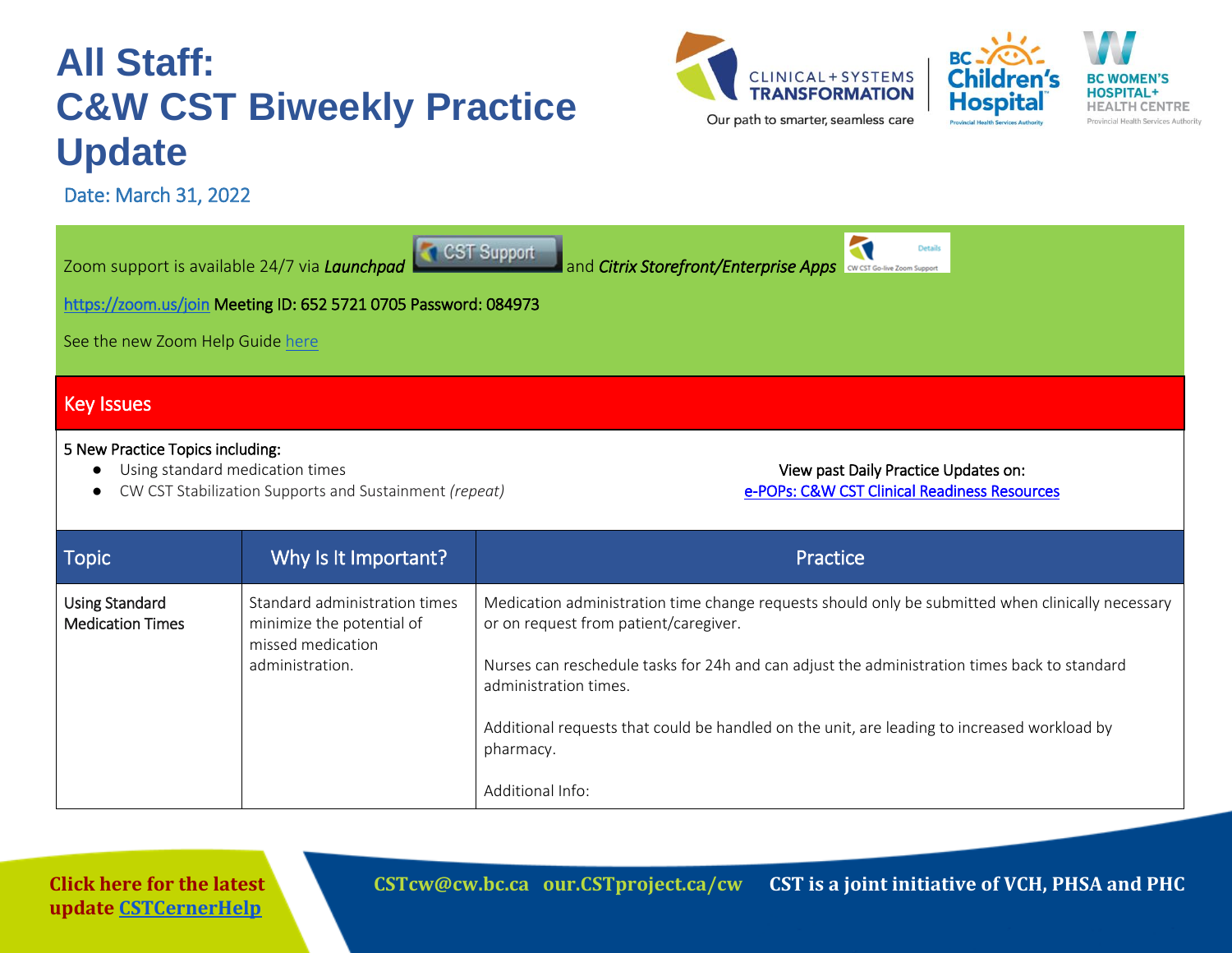# **All Staff: C&W CST Biweekly Practice Update**





|                                             |                                                                             | C&W Medication Standard Administration Times<br>VPP/CST Medication Administration Policy<br><b>Rescheduling Medications: CST Cerner Help</b>                                                                                                                                                                                                                                                                                                                                                                                                                                                                                                                                                                                                                                                                                                                                                                                                                                       |  |  |  |  |  |
|---------------------------------------------|-----------------------------------------------------------------------------|------------------------------------------------------------------------------------------------------------------------------------------------------------------------------------------------------------------------------------------------------------------------------------------------------------------------------------------------------------------------------------------------------------------------------------------------------------------------------------------------------------------------------------------------------------------------------------------------------------------------------------------------------------------------------------------------------------------------------------------------------------------------------------------------------------------------------------------------------------------------------------------------------------------------------------------------------------------------------------|--|--|--|--|--|
|                                             | CW CST Stabilization Supports and Sustainment (repeat)                      |                                                                                                                                                                                                                                                                                                                                                                                                                                                                                                                                                                                                                                                                                                                                                                                                                                                                                                                                                                                    |  |  |  |  |  |
| Bi-weekly CW CST<br><b>Practice Updates</b> | Provides CW specific CST<br>updates, reminders, tips and<br>practice topics | CW CST Provider and All Staff CST Practice Updates will be published Tuesdays and Thursdays.<br>Practice Updates are posted on ePOPs C&W CST Clinical Readiness Resources with compiled Go-Live<br>Practice Updates and CST Practice Pointers.<br>Bi-Weekly Practice Updates will also be posted on on #CW Practice Update Slack channel.<br>Suggest additions to the CW CST Practice Update on #CW_Practice_Update Slack channel or via<br>learning@cw.bc.ca (for those without Slack access).<br>For additions to the All Staff or Provider Practice Update, please include:<br>• Intended audience: Providers, Other Staff (specify group where relevant, e.g. nurses, clerks)<br>• Why is this important?<br>. What people should do (actionable message). This can be followed by what people should NOT do.<br>Archived Go-Live Practice Updates (prior to March 26) will remain on CST Cerner Help along with<br>Optimization Materials, Special Bulletins and Help Topics. |  |  |  |  |  |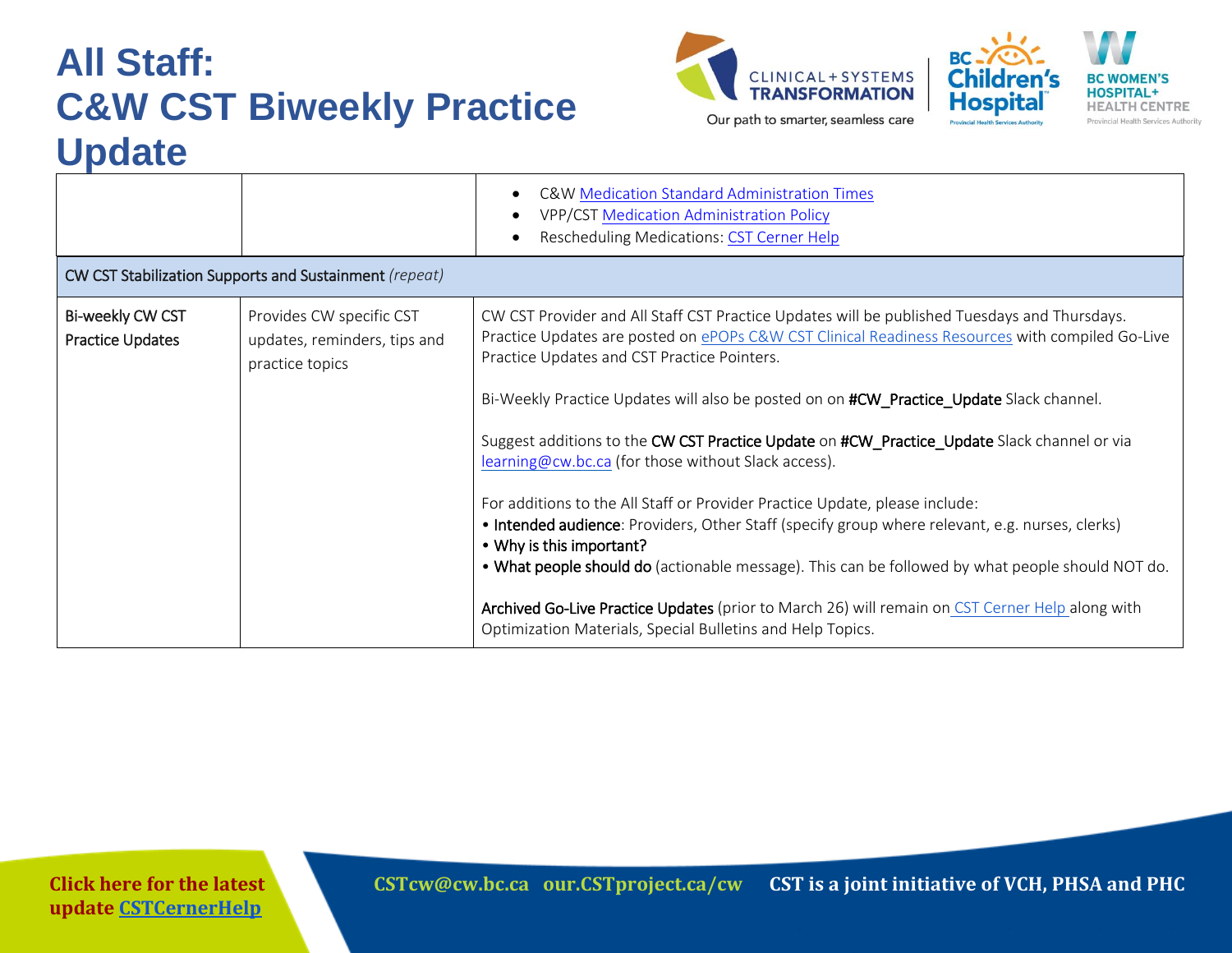### **All Staff: C&W CST Biweekly Practice Update**





Our path to smarter, seamless care

| Access just-in-time CST<br>Support    | For a limited time, many<br>supports remain available to<br>assist you in mastering using<br>CST Cerner in your work during<br>the stabilization phase. | <b>CST Stabilization Support</b><br>(March 26 - May 20, 2022)<br>Three ways to get support:<br><b>Phone Support</b><br>Zoom Support<br><b>Peer Support</b><br>Learn more (>                                                                                                                                                                                                                                                                             | Details about CST Stabilization supports are<br>available on CW Transformation Central<br>including the new Zoom Help Guide here<br>Many WOWs do not have cameras and<br>microphones installed. However, you can use a<br>FESR microphone, if available, during your Zoom<br>meeting or dial the number below using your<br>phone. Please ensure to unmute yourself before<br>speaking. |
|---------------------------------------|---------------------------------------------------------------------------------------------------------------------------------------------------------|---------------------------------------------------------------------------------------------------------------------------------------------------------------------------------------------------------------------------------------------------------------------------------------------------------------------------------------------------------------------------------------------------------------------------------------------------------|-----------------------------------------------------------------------------------------------------------------------------------------------------------------------------------------------------------------------------------------------------------------------------------------------------------------------------------------------------------------------------------------|
| <b>CST Cerner Learning</b><br>Support | Centralized access location and<br>repository for CST documents<br>and processes specific to C&W                                                        | Hospita<br>The CST Cerner Learning Support teamsite was create as a centralized access location and repository<br>for CST documents and processes specific to C&W including processes for Access and Training. It<br>links to, but does not replace, the how-to information and system updates found in the CST Cerner<br>Help site, or the policies found in SHOP.<br>You must be logged onto the PHSA Intranet or through Citrix to access this site. | Our path to smarter seamless care<br>Welcome to CST Cerner Learning Support<br>BC Children's Hospital & BC Women's Hospital + Health Centre                                                                                                                                                                                                                                             |

**Click here for the latest update [CSTCernerHelp](http://cstcernerhelp.healthcarebc.ca/#t=Whats_New%2FWhat_s_New.htm&rhsearch=favourites%20printer&rhsyns=%20)**